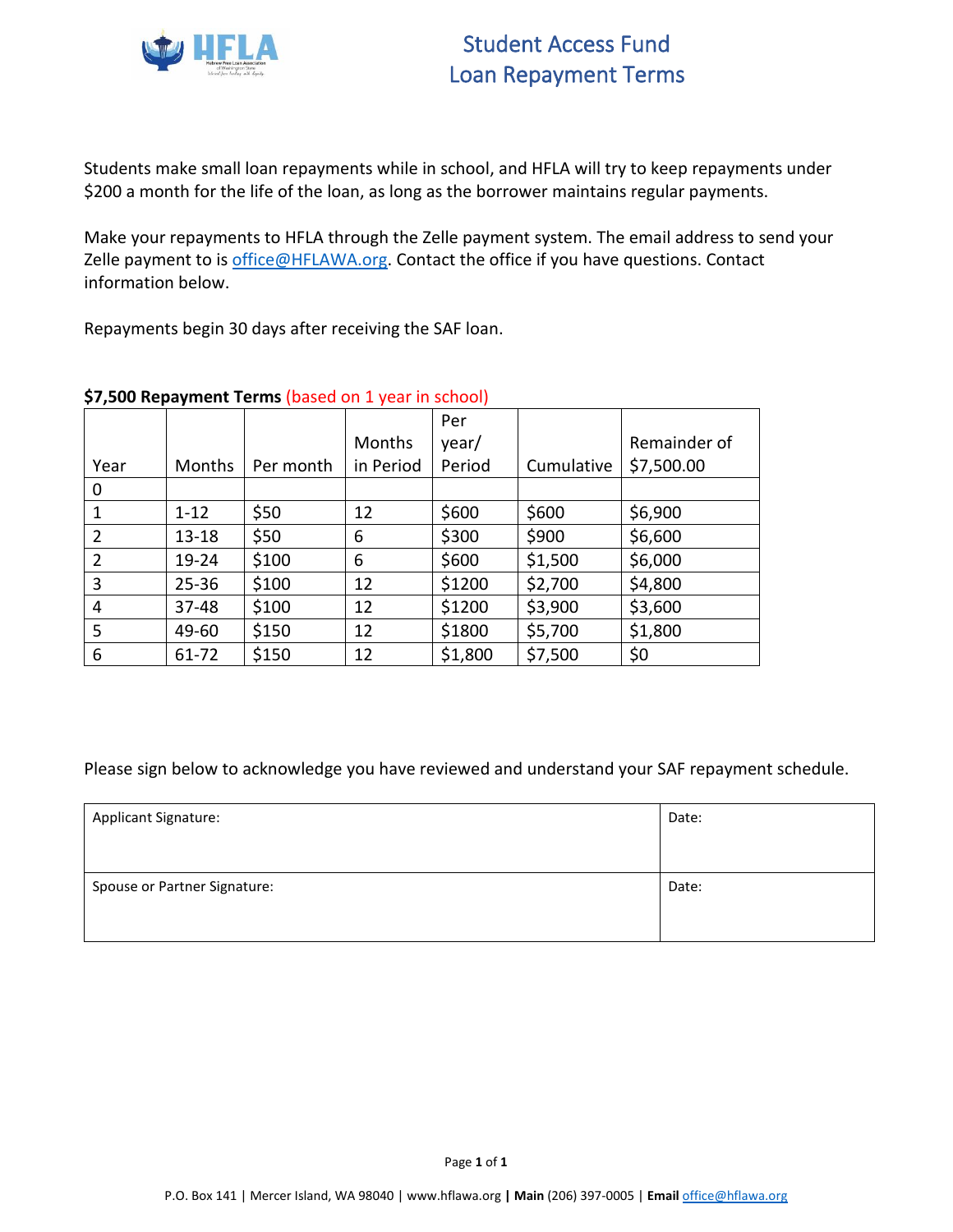

Students make small loan repayments while in school, and HFLA will try to keep repayments under \$200 a month for the life of the loan, as long as the borrower maintains regular payments.

Make your repayments to HFLA through the Zelle payment system. The email address to send your Zelle payment to is [office@hflawa.org.](mailto:office@HFLAWA.org) Contact the office if you have questions. Contact information is below.

Repayments begin 30 days after receiving the SAF loan.

|                |           |       | <b>Months</b> | Per     |            |              |
|----------------|-----------|-------|---------------|---------|------------|--------------|
|                |           | Per   | in            | year/   |            | Remainder of |
| Year           | Months    | month | Period        | Period  | Cumulative | \$7,500.00   |
| 1              | $1 - 12$  | \$50  | 12            | \$600   | \$600      | \$6,900      |
| $\overline{2}$ | $13 - 24$ | \$50  | 12            | \$600   | \$1,200    | \$6,300      |
| 3              | $25 - 30$ | \$50  | 6             | \$300   | \$1,500    | \$6,000      |
| 3              | 31-36     | \$100 | 6             | \$600   | \$2,100    | \$5,400      |
| 4              | $37 - 48$ | \$100 | 12            | \$1,200 | \$3,300    | \$4,200      |
| 5              | 49-60     | \$150 | 12            | \$1,800 | \$5,100    | \$2,400      |
| 6              | 61-72     | \$165 | 12            | \$1,980 | \$7,080    | \$420        |
| 7              | $73 - 75$ | \$105 | 4             | \$420   | \$7,500    | \$0          |

## **\$7,500 Repayment Terms** (based on 2 years in school)

| <b>Applicant Signature:</b>  | Date: |
|------------------------------|-------|
| Spouse or Partner Signature: | Date: |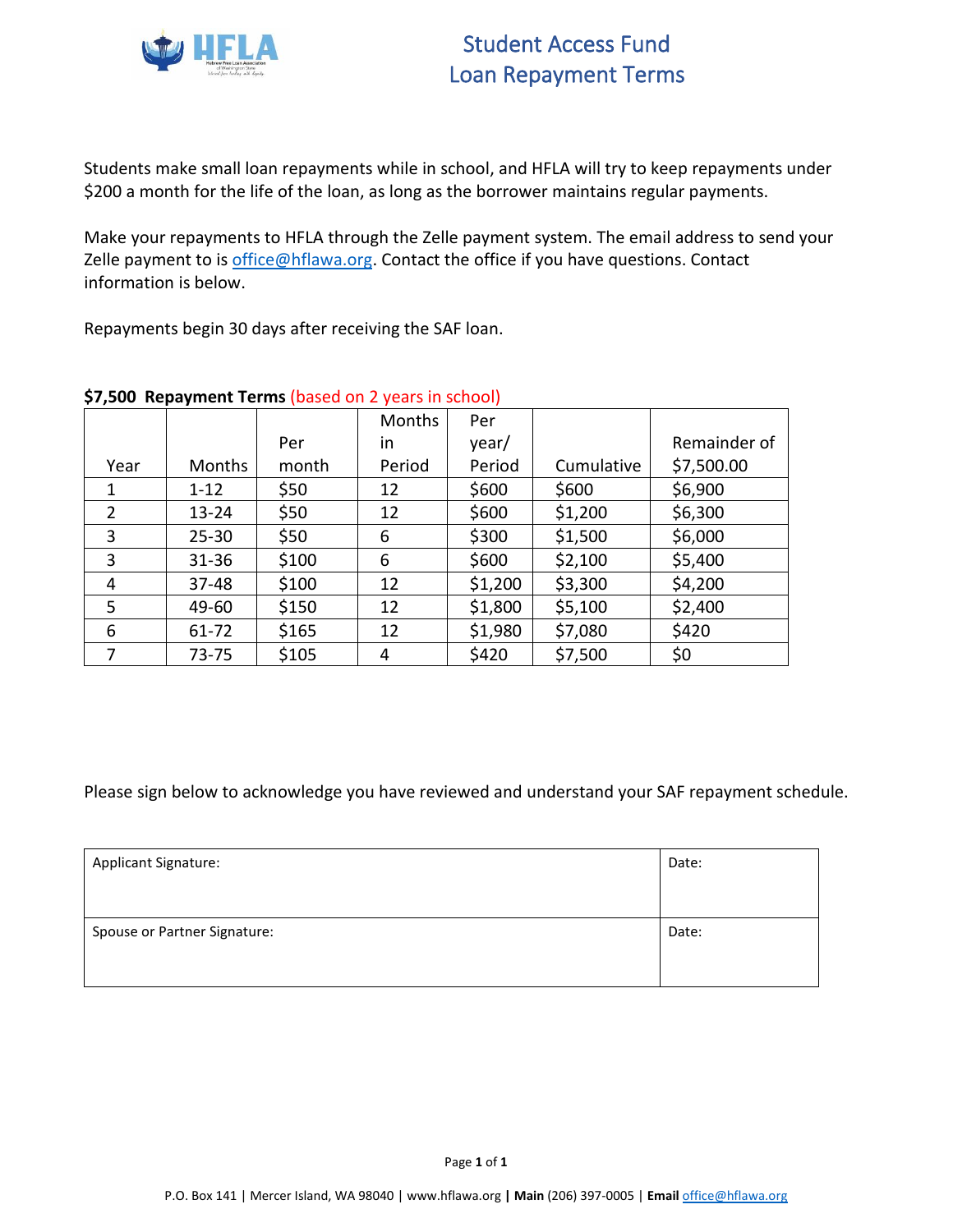

Students make small loan repayments while in school, and HFLA will try to keep repayments under \$200 a month for the life of the loan, as long as the borrower maintains regular payments.

Make your repayments to HFLA through the Zelle payment system. The email address to send your Zelle payment to is office@hflawa.org. Contact the office if you have questions. Contact information is below.

Repayments begin 30 days after receiving the SAF loan.

|      |           |           |                     |                        |            | Remainder of |
|------|-----------|-----------|---------------------|------------------------|------------|--------------|
| Year | Months    | Per month | Months<br>in Period | Per<br>year/<br>Period | Cumulative | \$7,500.00   |
|      |           |           |                     |                        |            |              |
| 1    | $1 - 12$  | \$50      | 12                  | \$600                  | \$600      | \$6,900      |
| 2    | $13 - 24$ | \$50      | 12                  | \$600                  | \$1,200    | \$6,300      |
| 3    | $25 - 36$ | \$50      | 12                  | \$600                  | \$1,800    | \$5,700      |
| 4    | $37 - 42$ | \$50      | 6                   | \$300                  | \$2,100    | \$5,400      |
| 4    | 43-48     | \$100     | 12                  | \$1,200                | \$3,300    | \$4,200      |
| 5    | 54-65     | \$150     | 12                  | \$1,800                | \$5,100    | \$2,400      |
| 6    | 66-78     | \$150     | 12                  | \$1,800                | \$6,900    | \$600        |
| 7    | 79-84     | \$150     | 6                   | \$600                  | \$7,500    | \$0          |

# **Repayment of \$7,500** (based on 3 years in school)

| <b>Applicant Signature:</b>  | Date: |
|------------------------------|-------|
| Spouse or Partner Signature: | Date: |